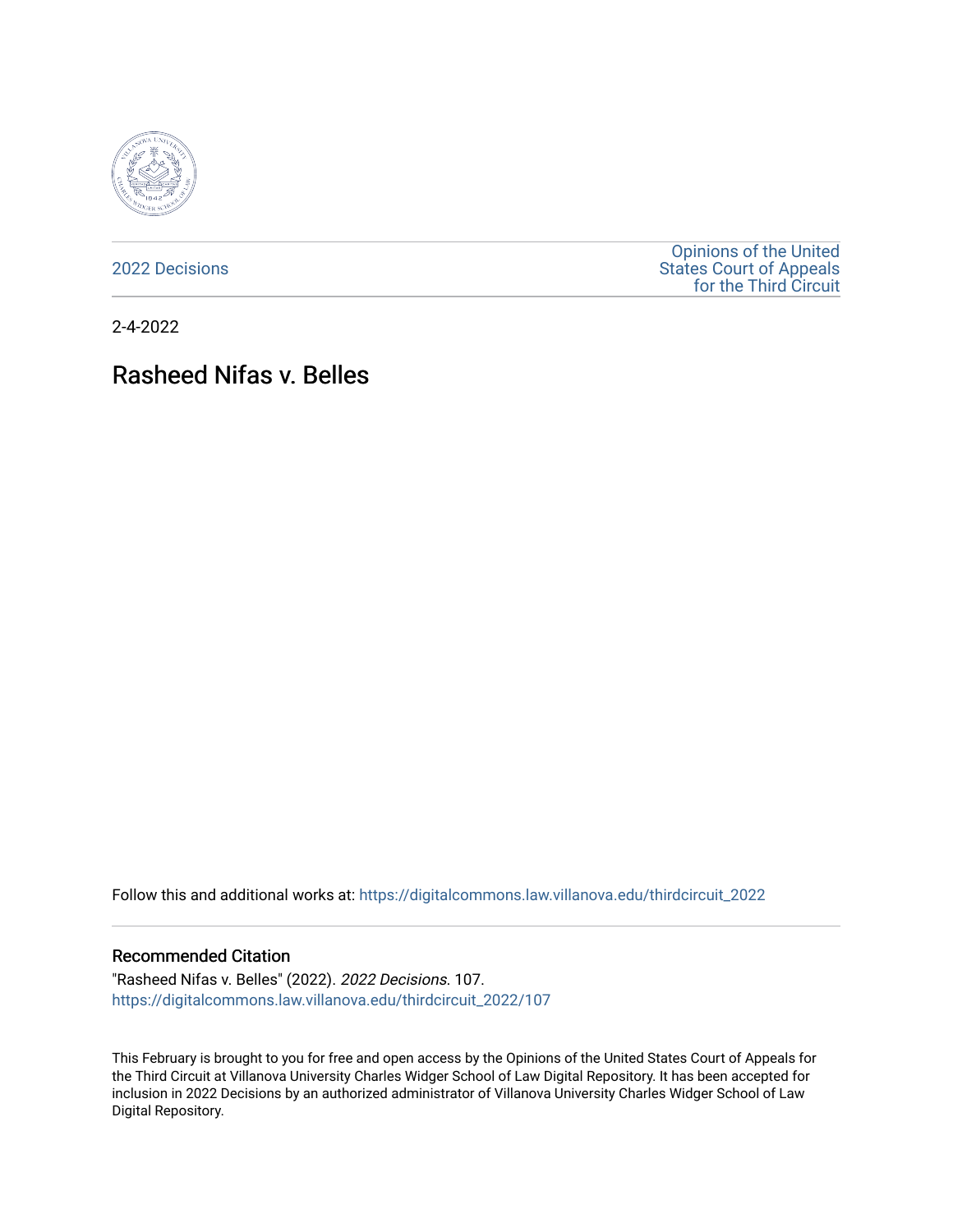## **NOT PRECEDENTIAL**

## UNITED STATES COURT OF APPEALS FOR THE THIRD CIRCUIT

\_\_\_\_\_\_\_\_\_\_\_

No. 20-3603 \_\_\_\_\_\_\_\_\_\_

## RASHEED NIFAS, Appellant

v.

LIEUTENANT BELLES; CORRECTION OFFICER BENZA; CORRECTION OFFICER MARK; CORRECTION OFFICER MURPHY; CORRECTION OFFICER PIEPOWSKI; UNIT MANAGER CARPENTIER; LARISSA MARTIN, PSS; AMY KLUCK-LEONOWICZ, PSS

\_\_\_\_\_\_\_\_\_\_\_\_\_\_\_\_\_\_\_\_\_\_\_\_\_\_\_\_\_\_\_\_\_\_\_\_

On Appeal from the United States District Court for the Middle District of Pennsylvania (D.C. Civil Action No. 1-19-cv-00538) District Judge: Honorable John E. Jones III

\_\_\_\_\_\_\_\_\_\_\_\_\_\_\_\_\_\_\_\_\_\_\_\_\_\_\_\_\_\_\_\_\_\_\_\_

Submitted Pursuant to Third Circuit LAR 34.1(a) January 12, 2022 Before: KRAUSE, BIBAS and SCIRICA, Circuit Judges

> (Opinion filed February 4, 2022) \_\_\_\_\_\_\_\_\_\_\_

> > OPINION\* \_\_\_\_\_\_\_\_\_\_\_

PER CURIAM

<sup>\*</sup> This disposition is not an opinion of the full Court and pursuant to I.O.P. 5.7 does not constitute binding precedent.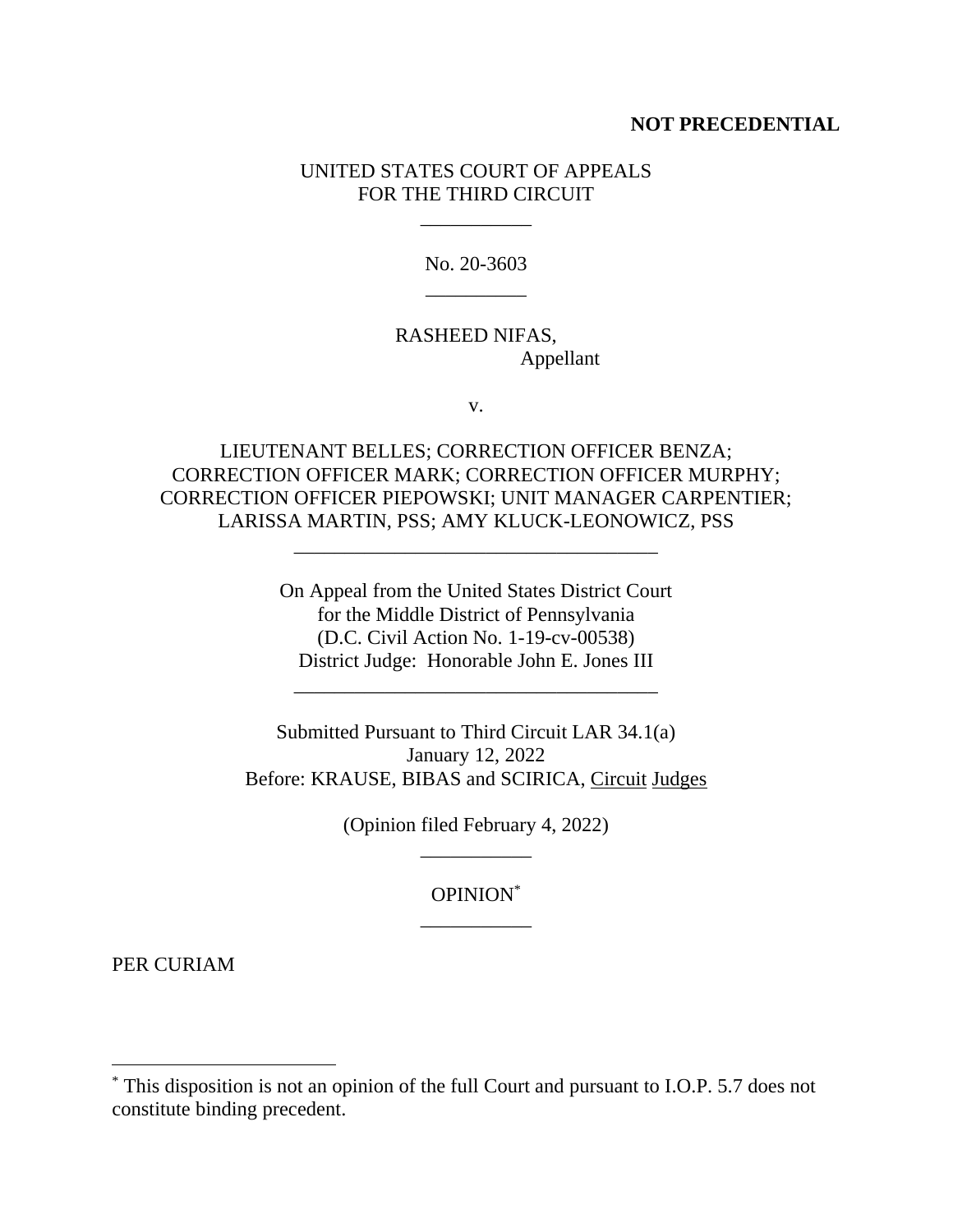Rasheed Nifas, a prisoner proceeding pro se, appeals from the District Court's order denying his motion for summary judgment and granting summary judgment to the defendants. We will affirm the District Court's judgment.

I.

Nifas filed a civil rights complaint in state court pursuant to 42 U.S.C. § 1983 against employees of the State Correctional Institution – Coal Township in Pennsylvania. Nifas contended that prison psychologists Larissa Martin and Amy Kluck-Leonowicz violated his right of privacy under the Fourteenth Amendment by allowing inmate Certified Peer Specialists ("CPS") to stand at Nifas's cell door during conversations regarding Nifas's mental health concerns. Further, Nifas alleged that the remaining defendants—all correctional officers—photocopied his incoming legal mail, retained the originals to read, and refused to return the documents to sender or send them elsewhere on 16 occasions in 2018, which chilled his free speech and violated the First Amendment.

The defendants removed the action to the District Court, and Nifas and the defendants eventually filed cross motions for summary judgment. The District Court granted the defendants' motion and denied Nifas's. Nifas timely appealed. See Fed. R. App. P. 4(a)(1)(A); Houston v. Lack, 487 U.S. 266, 276 (1988).

#### II.

We have jurisdiction pursuant to 28 U.S.C. § 1291 and exercise plenary review over the District Court's summary judgment ruling. See Blunt v. Lower Merion Sch. Dist., 767 F.3d 247, 265 (3d Cir. 2014). Summary judgment is appropriate if, viewing the evidence in the light most favorable to the non-moving party, "there is 'no genuine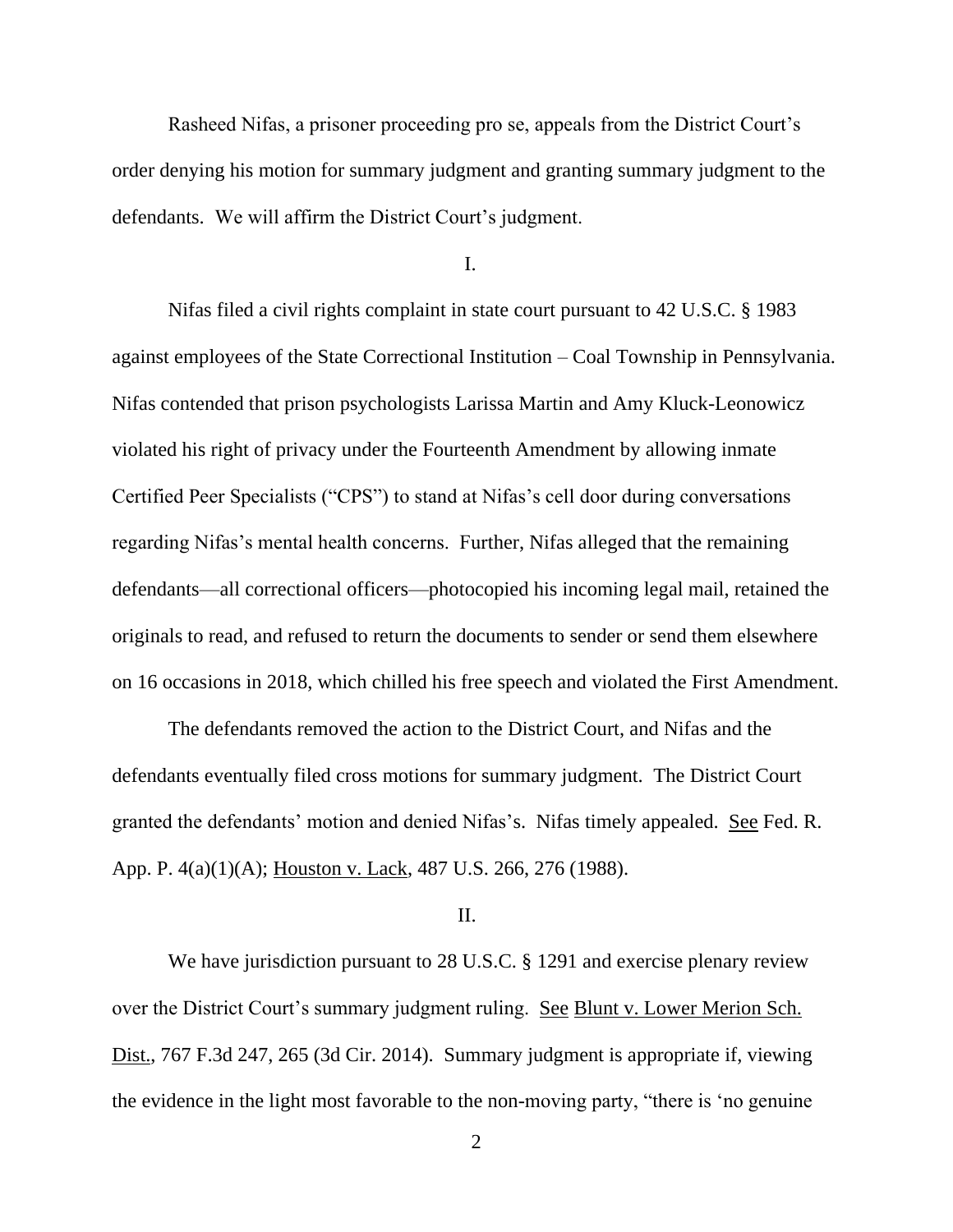issue as to any material fact [such] that the moving party is entitled to judgment as a matter of law.'" *Kelly v. Borough of Carlisle*, 622 F.3d 248, 253 (3d Cir. 2010) (citation omitted); see also Fed. R. Civ. P. 56(a).

### III.

The District Court properly granted summary judgment in favor of the defendants on Nifas's Fourteenth Amendment claims related to his meetings with Martin and Kluck-Leonowicz. While prisoners enjoy a right of privacy in their medical information, this right "is subject to substantial restrictions and limitations in order for correctional officials to achieve legitimate correctional goals and maintain institutional security." Doe v. Delie, 257 F.3d 309, 317 (3d Cir. 2001); see also Powell v. Schriver, 175 F.3d 107, 112 (2d Cir. 1999) (concluding that "the gratuitous disclosure of an inmate's confidential medical information as humor or gossip . . . violates the inmate's constitutional right to privacy"). In response to the defendants' motion, Nifas relied only on vague and conclusory allegations in an affidavit<sup>1</sup> and his verified complaint and did not elaborate with specificity to demonstrate that his medical information was disclosed to anyone other than Martin, Kluck-Leonowicz, or the CPS workers assisting them. See Paladino v. Newsome, 885 F.3d 203, 208 (3d Cir. 2018) (explaining that conclusory statements are insufficient to withstand a summary judgment motion); Quiroga v. Hasbro, Inc., 934 F.2d

<sup>&</sup>lt;sup>1</sup> The Appellees contend that affidavits and other documents included in Nifas's Appendix were not part of the record below and should therefore be disregarded by this Court. That is incorrect. Nifas's affidavits can be located at ECF Nos. 18 and 33 on the District Court docket.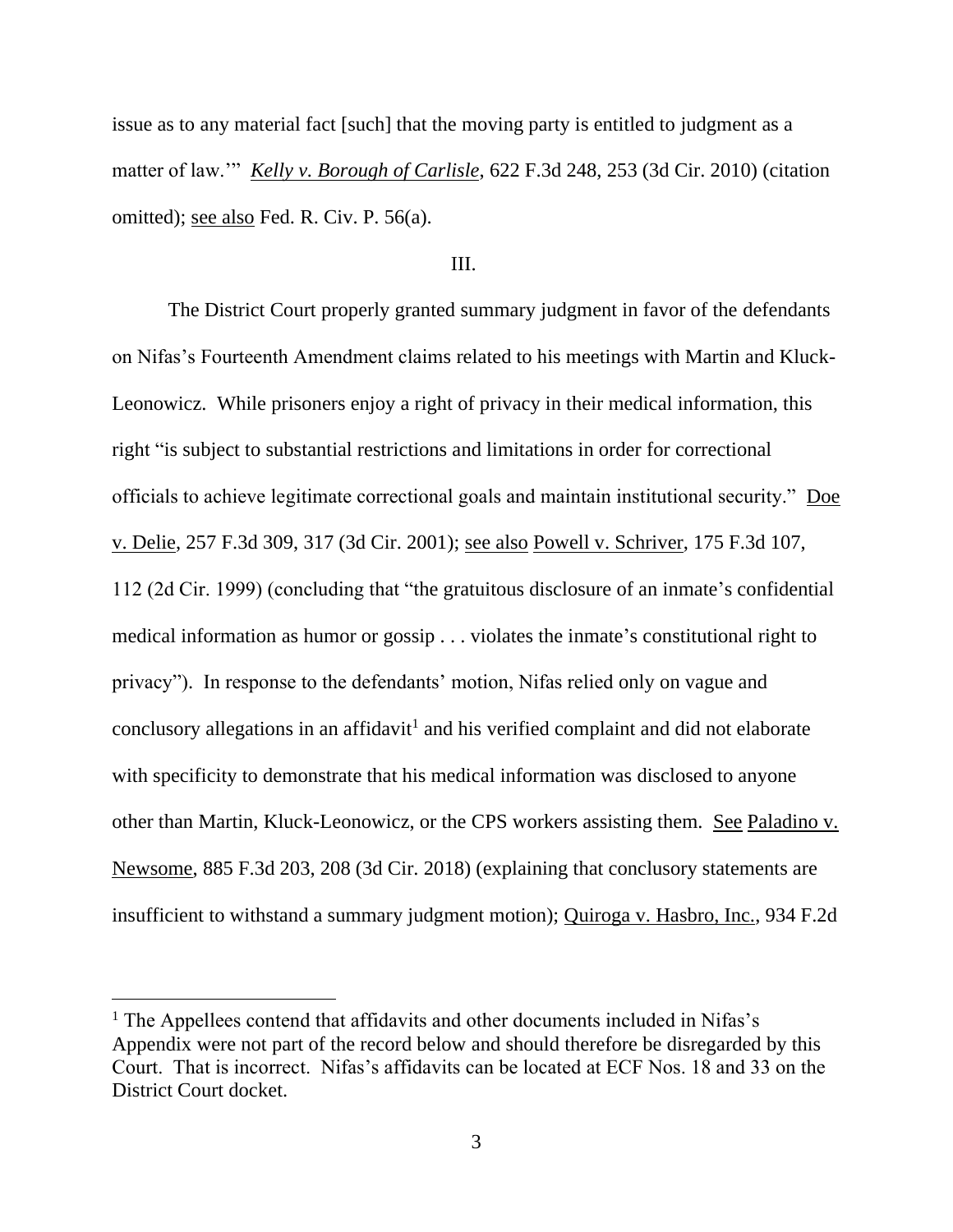497, 500 (3d Cir. 1991) (noting that "vague statements" are insufficient to create a material question of fact precluding summary judgment). Moreover, the record demonstrates that CPS workers are paraprofessionals subject to the same confidentiality requirements as prison psychology staff. Under these circumstances, in response to the defendants' motion, Nifas did not create a triable issue as to whether his right of privacy was violated, nor did he show he was entitled to judgment as a matter of law on these claims.<sup>2</sup>

The District Court also properly granted judgment in favor of the defendants on Nifas's First Amendment claims. As the District Court acknowledged, "prisoners . . . 'do not forfeit their First Amendment right to use of the mails,'" and we have held that a "pattern and practice" or policy of opening an inmate's legal mail outside his or her presence violates the First Amendment "regardless of the state's good-faith protestations that it does not, and will not, read the content of the communications*.*" Jones v. Brown, 461 F.3d 353, 358-59 (3d Cir. 2006) (citation omitted). For this reason, and as he has contended, Nifas may not have had to establish that the defendants actually read his legal mail in order to show that his First Amendment rights were violated. However, to create a genuine issue of material fact that the defendants engaged in conduct violative of his

<sup>&</sup>lt;sup>2</sup> Nifas argues that the defendants disregarded state laws pertaining to, inter alia, confidential communications between patients and psychiatrists. But § 1983 provides relief for violation of federal laws, not for violation of state or local law. McMullen v. Maple Shade Twp., 643 F.3d 96, 99 (3d Cir. 2011). Nifas did not raise state law claims below, but rather seems to rely on state law pertaining to the admission of psychiatrist and psychologist testimony in civil and criminal cases and the confidentiality of medical records in support of his Fourteenth Amendment claims.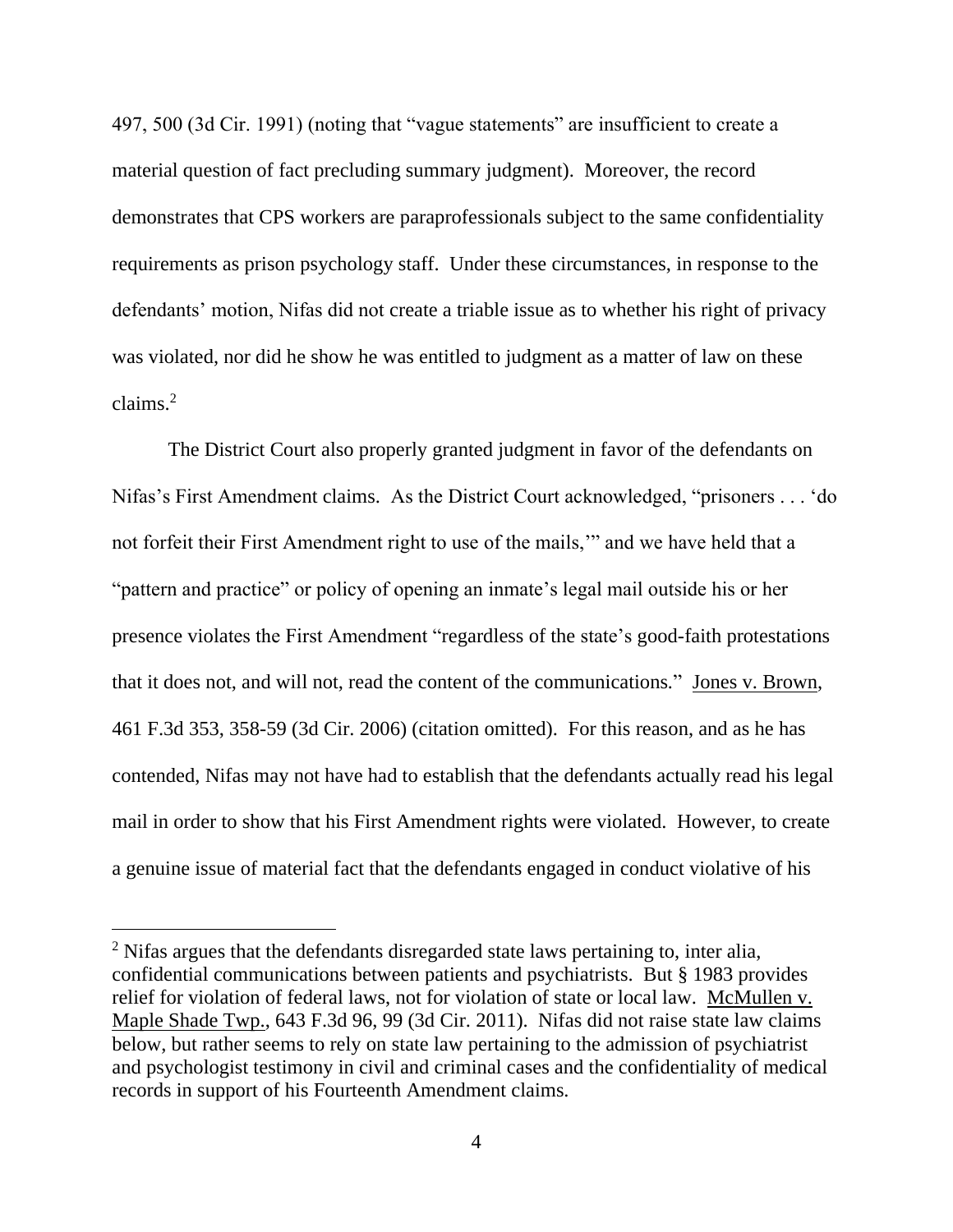First Amendment rights, Nifas was required to make a greater showing than he did in response to the defendants' motion.

Namely, Nifas did not allege that the defendants opened his legal mail outside his presence but rather has asserted that Belles, Benza, Mark, Murphy, Carpentier, and Piepszowski kept his legal documents to read after refusing to return them to sender or to send them elsewhere.<sup>3</sup> However, as the District Court noted, Nifas failed to come forward with any evidence beyond his vague, self-serving statements to show more than a remote possibility that the defendants could have accessed his legal mail after storing it in a sealed envelope and locked box. While we have noted that often an affidavit is "about the best that can be expected from [a pro se prisoner] at the summary judgment phase of the proceedings," Brooks v. Kyler, 204 F.3d 102, 108 n.7 (3d Cir. 2000) (quotation marks, citation, and alterations omitted), it is also the case that "[t]he mere existence of a scintilla of evidence in support of the plaintiff's position [is] insufficient" to survive summary judgment, Anderson v. Liberty Lobby, Inc., 477 U.S. 242, 252 (1986); see also

<sup>&</sup>lt;sup>3</sup> In copying and storing Nifas's legal mail, the defendants were acting pursuant to Department of Corrections ("DOC") policy implemented in 2018, which required officials to photocopy incoming privileged correspondence in the presence of the addressee, provide the addressee with a copy, and retain the original in a secure location for 45 days. Nifas has made clear that he is not challenging the policy itself, which has since been changed. We acknowledge that in addressing a direct challenge to this policy, at least one District Court has concluded, at the motion to dismiss stage, that a prisoner plausibly alleged an infringement upon his right to freedom of speech. Thompson v. Ferguson, No. 19-cv-4580, 2020 WL 7872629, at \*9 (E.D. Pa. Dec. 31, 2020). However, even in that case, the District Court dismissed the complaint upon concluding that the prison officials were entitled to qualified immunity because the right not to have legal mail copied or stored outside an inmate's presence was not clearly established. Id. at \*12.